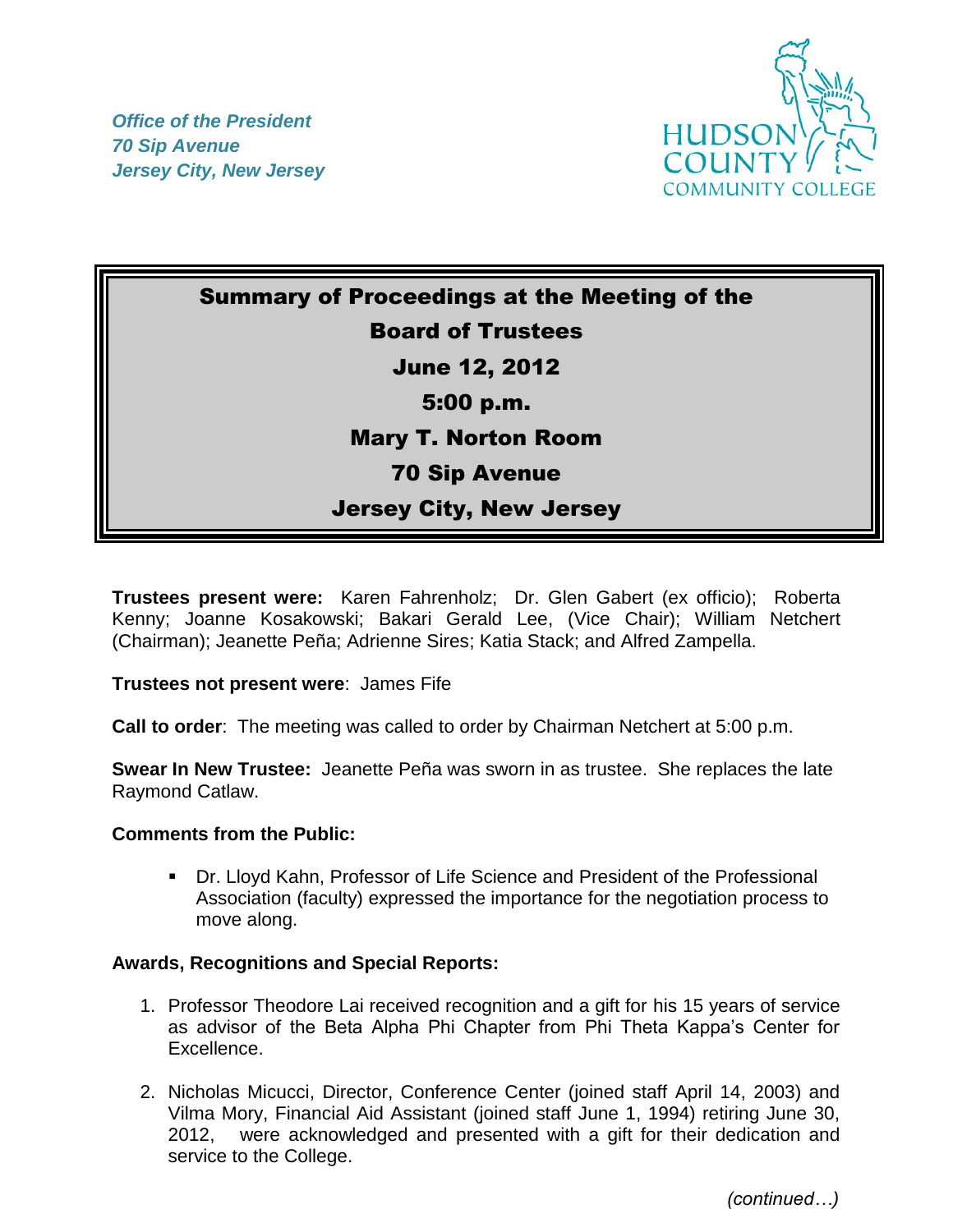- 3. Frank Mercado, Vice President for College Operations introduced staff from the Safety and Security Department. He gave a presentation on the "HCCC Emergency Management Plan and Quick Reference Guide." Within the coming weeks, an announcement will be made with instructions on how to access the Plan on the College's portal.
- 4. Dr. Gabert reported on the following items.
	- The Board of School Estimate and the Freeholders have awarded the College \$700,000+ for capital repairs and \$8M for the College Library Project.
	- There is a possibility that a bond issue for higher education will be on the November ballot and that HCCC would benefit if it were passed.
	- HCCC's fall enrollments currently are up 7% over the same point in time a year ago.
- 5. Trustee Bakari Lee reminded trustees that NJCCC is having its annual meeting, June 18<sup>th</sup> at the Trenton Marriott.

The trustees **approved the minutes** of the Regular Meeting of May 8, 2012.

The following actions were taken concerning **fiscal, administrative, lease and capital recommendations** brought forward by the Administration:

- **The agreement between HCCC and Kearny Board of Education for Use of** Kearny High School classrooms for evening classes during Academic Year 2012- 2013 was approved.
- The agreement between HCCC and Bayonne Board of Education for use of Bayonne High School classrooms for evening classes for Academic Year 2012- 2013 was approved.
- The agreement between HCCC and Hoboken Board of Education for use of Hoboken High School classrooms for evening classes for Academic Year 2012- 2013 was approved.
- The annual contract with NJEDge.Net of Newark, New Jersey to provide internet services to the College, at a cost of \$111,050.00 for Fiscal Year 2013 was approved.

 *(continued…)*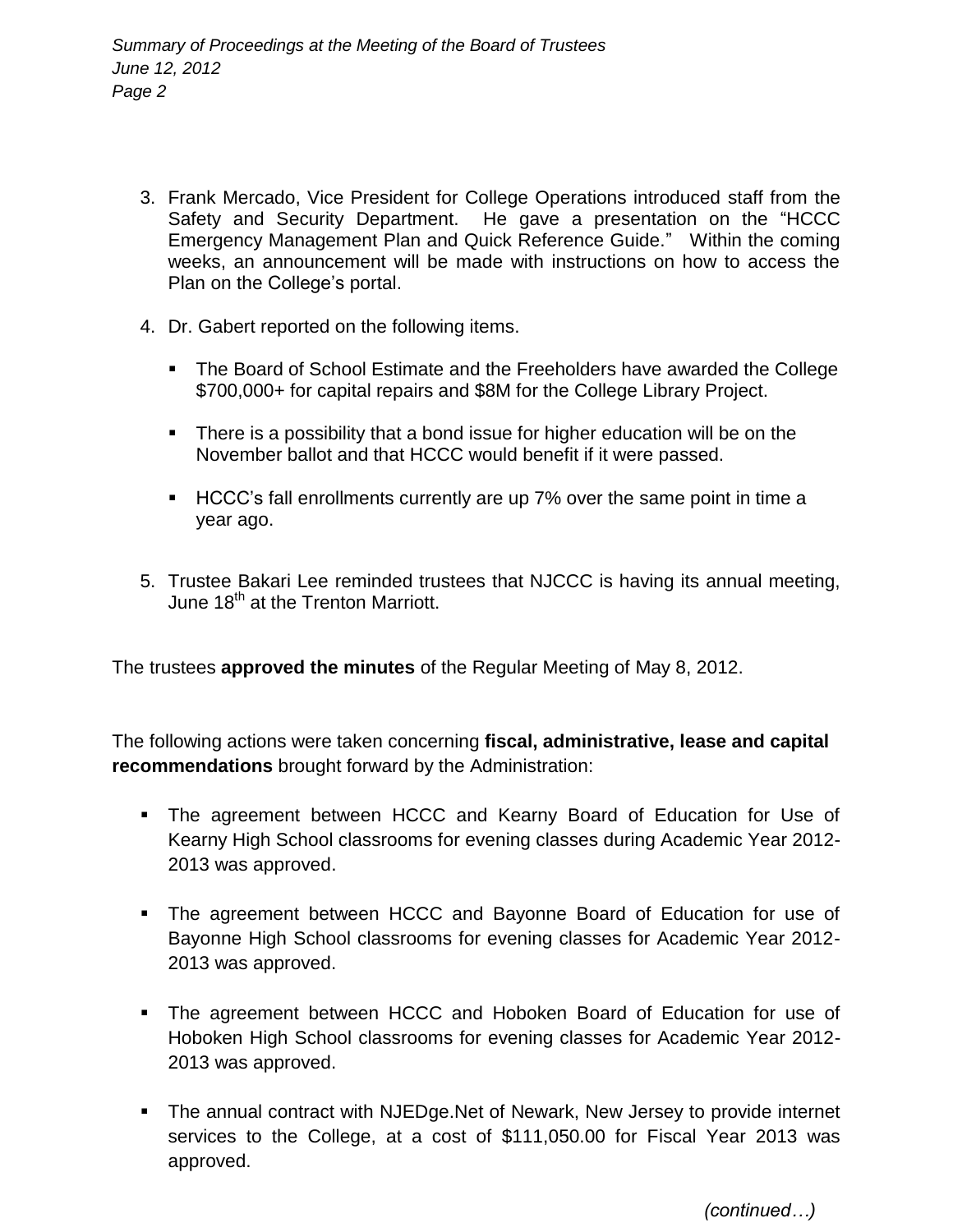- The purchase of the College's campus-wide software licenses for one (1) year from Gov Connection, Inc. of Merrimack, New Hampshire, at an annual cost of \$43,714.04 was approved.
- The award of audit services for Fiscal Year ending June 30, 2012 was awarded to Carr, Daley & Sullivan of Livingston, New Jersey, for a total sum not to exceed \$60,000.00.
- The renewal of the annual software maintenance agreement with Allister Business Solution of Freehold, New Jersey, at a cost not to exceed \$18,000 was approved.
- The award of an integrated library system (ILS) vendor for Fiscal Year 2013 was awarded to SIRSIDynix Corporation of Lehi, Utah, at a total cost of \$32,200.00.
- The award of media services for cable advertisements for Fiscal Year 2013 was awarded to Viamedia (Fios) of Lexington, Kentucky, in the amount of \$20,000.
- The award of media services for cable advertisements for Fiscal Year 2013 was awarded to Comcast Cable of Philadelphia, Pennsylvania, in the amount of \$20,020.20.
- The award of media services for cable advertisements for Fiscal Year 2013 was awarded to Cablevision of Bethpage, New York, in the amount of \$50,570.00.
- The award of media services (News 12) for cable advertisements for Fiscal Year 2013 was awarded to News 12 of Bethpage, New York, in the amount of \$21,464.00.
- The award for public relations support for Fiscal Year 2013 was awarded to Jones and Associates of Jersey City, New Jersey, in the amount of \$78,000.
- The award for a public relations consultant for Fiscal Year 2013 was awarded to WAM Consulting of Jersey City, New Jersey, in the amount of \$36,000.
- The renewal of contract with Johnston Communications for Fiscal Year 2013 to continue the leasing of the fiber for network access for all College buildings was approved in the amount of \$158,736.00.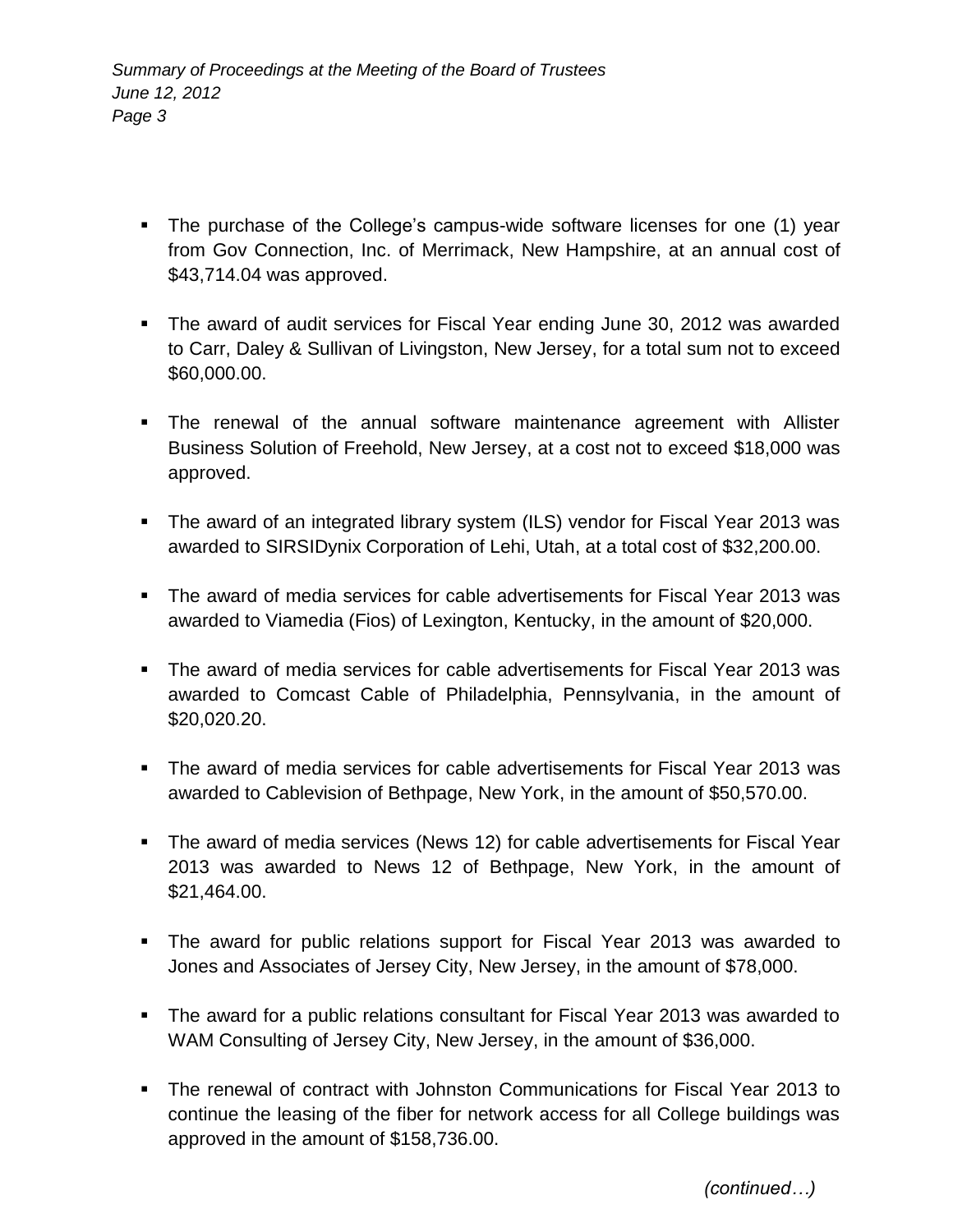- The award of consultant services for the development of an updated Mission Review was awarded to Rick Voorhees of Denver, Colorado, at a cost not to exceed \$12,500.00.
- The renewal of the Student Accident and Sickness Insurance Program with T.L. Groseclose Associates of Skillman, New Jersey, for Fiscal Year 2013, at a cost of \$28.00 per student, was approved.
- The renewal of liability and casualty insurance with Borden Perlman Insurance Brokers of Lawrenceville, New Jersey, for FY 2013 in the amount of \$299.113.00 was approved.
- The award of consultant services to provide an updated security and emergency management plan was awarded to Stone Gate Associates, LLC of Holmdel, New Jersey, at a cost not to exceed \$6,375.00.
- The award of consultant services to redevelop the Health Information Technology Program within the Health, Science and Technology Division was awarded to Isaac Topor of Health Information Services Inc., of Marlboro, New Jersey, at a cost not to exceed \$25,000.00.
- The award of media services for transit advertisement for Fiscal Year 2013 was awarded to Titan Worldwide of Fairfield, New Jersey, in the amount of \$60,797.89.
- The Board previously approved a resolution for the purchase of audio visual systems at the Culinary Conference Center from Office Solutions, Inc. of Warren, New Jersey, at a cost of \$88,118.00 The expansion to allow for the installation of a recessed screen in the amount of \$1,130.00 for a total revised cost of \$89, 248.00 was approved.
- The Board previously approved a resolution for the purchase of various specialty foods for the Culinary Arts Institute, from Baldor Specialty Foods, Inc. of Bronx, New York, at a cost of \$61,000.00. The increase of \$4,000.00 for a total revised cost of \$65,000.00 was approved.
- The Board previously approved a resolution for the purchase of food and cleaning supplies for the Culinary Arts Institute from Sysco Food Services, Jersey City, New Jersey, at a cost of \$67,000.00. The increase of \$3,000.00 for a total revised cost of \$70,000.00 was approved.

 *(continued…)*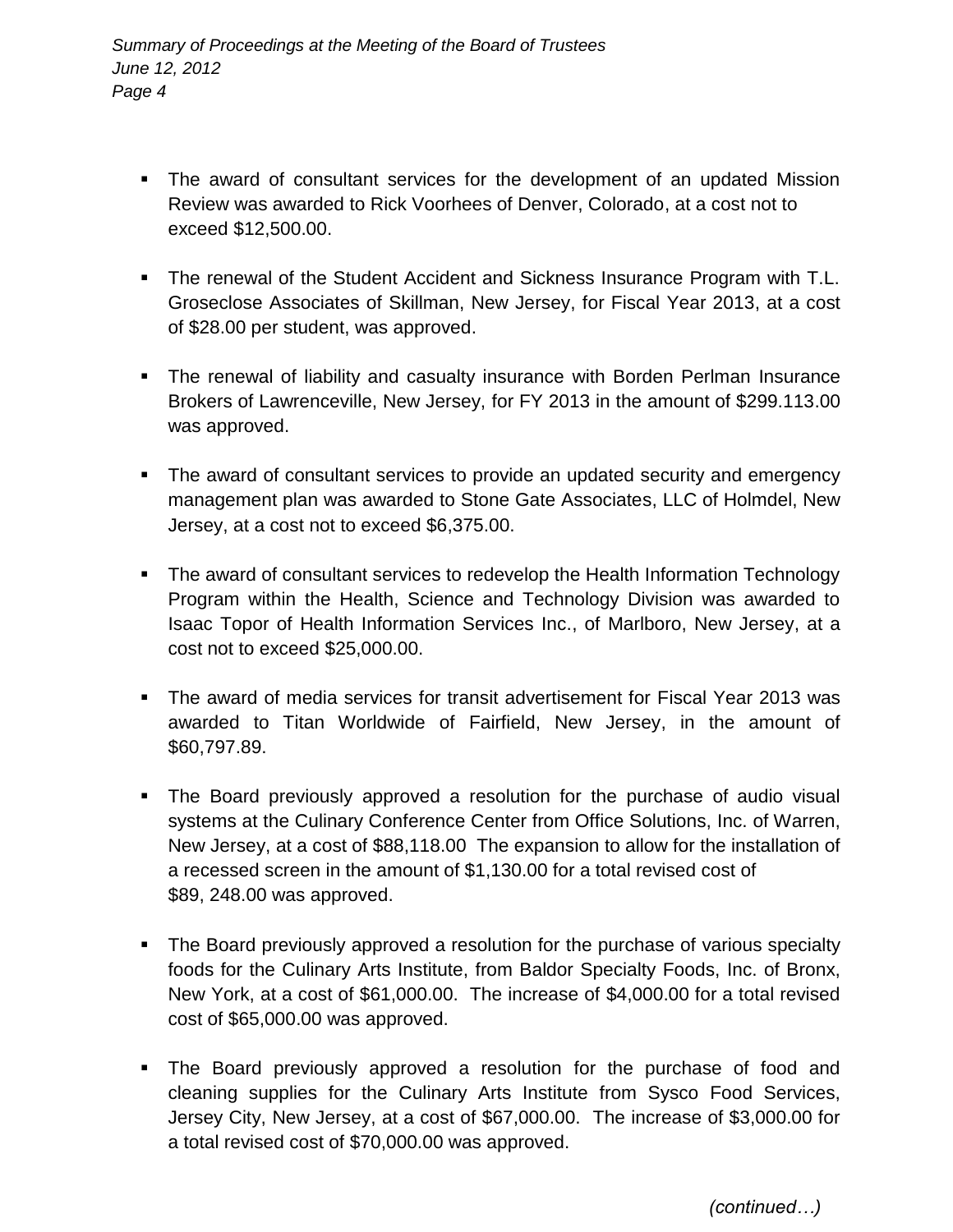• The Board previously approved a resolution for the purchase of meat products for the Culinary Arts Institute from Green Tree Packing Co, of Passaic, New Jersey, at a cost of \$60,000.00. The increase of \$4,000.00 for a total revised cost of \$64,000.00 was approved.

The following actions were taken concerning **personnel recommendations** brought forward by the Administration:

- The appointments to positions for : Instructors English, ESL, Math, Hospitality Management; Head Tutor, ESL; HHS Site Coordinator; Supplemental Instruction Coordinator; Dean of Non-Traditional Programs; Director, Educational Opportunity Fund; and Admissions Recruiter were approved.
- **Modifications were made to the staffing table.**
- An Administrative Assistant was transferred from the Dean of Arts & Science Department to the Office of College Life.
- **The appointment of continuing and new part-time hires for FY 13 was approved.**
- **The revised Non-Discrimination/Anti-Harassment Policy was approved.**

The following actions were taken concerning a**cademic and student affairs**:

The new and on-going partnerships with the following Hudson County high schools for the delivery of credit course instruction for Academic Year 2012-2013 under the Learning Enables All Possibilities Program (LEAP) was approved.

## *Hudson County High Schools*

(a) Hudson Catholic Regional High School (b) Hoboken Board of Education (c) Hudson County Schools of Technology Board of Education - County Prep and High Tech (d) Jersey City Board of Education - Dickinson, Snyder, Ferris, Liberty, and Lincoln High Schools (e) Kearny Board of Education (f) Memorial High School (g) Miftaahul Uloom Academy (h) Rising Star Academy (i) Union City Alternative Design Academy and Union City High School and (j) North Bergen Board of Education.